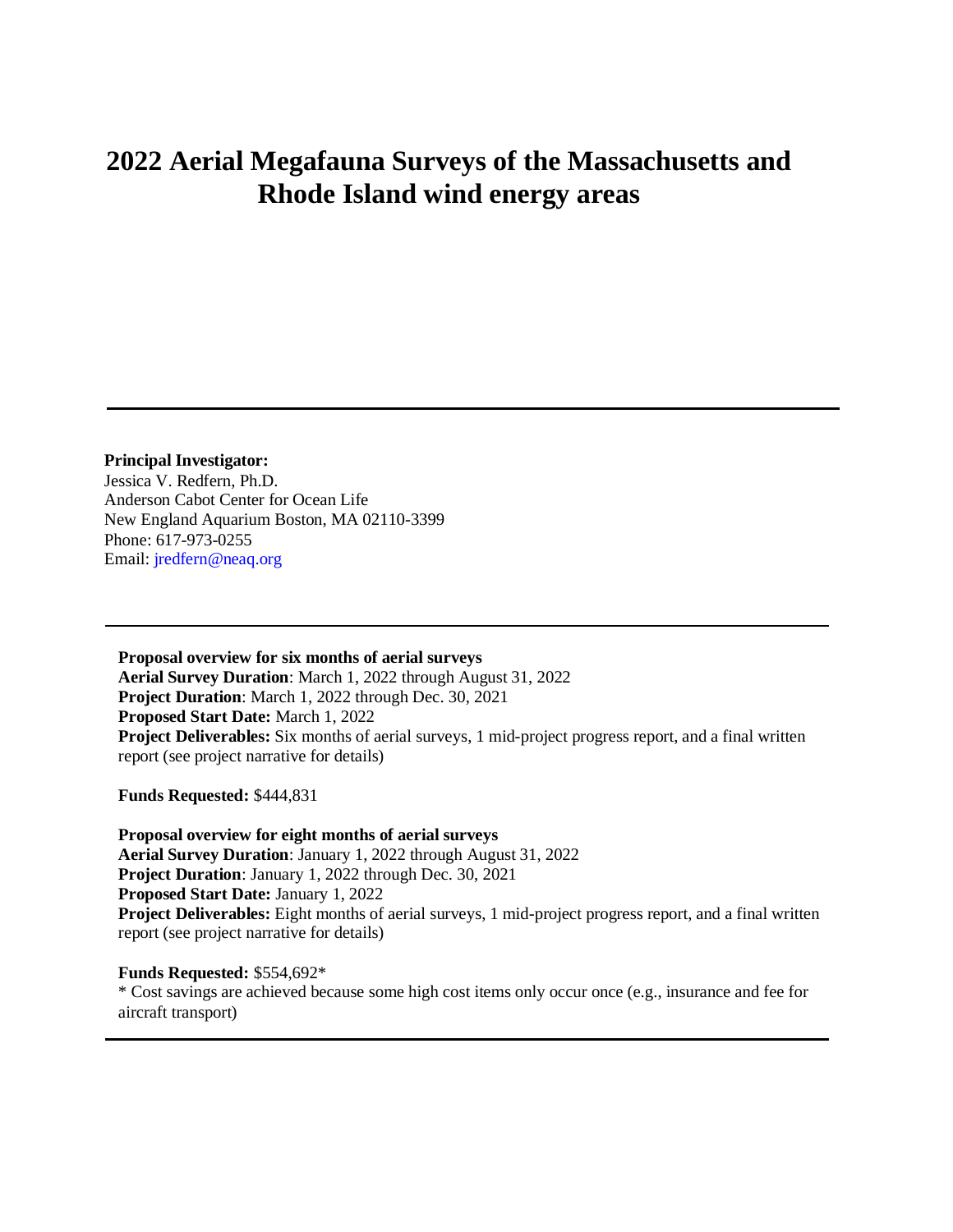#### **Background**

The New England Aquarium (NEAq) has been conducting aerial surveys of marine megafauna since October 2011 in waters scheduled for wind energy development off Massachusetts and Rhode Island. Surveys follow consistent line-sampling methods and have provided valuable information about the abundance and distribution of multiple marine mammal and turtle species, including the critically endangered North Atlantic right whale (*Eubalaena glacialis*). At a September special meeting of the Regional Wildlife Science Entity (RWSE) Steering Committee, there was broad recognition of the importance of these aerial megafauna surveys. No decision was made during the meeting regarding a source of immediate funding to support the surveys beyond August 2021.

At the meeting, the NEAq presented an estimated monthly survey cost of \$74,000. After the meeting, the NEAq and MassCEC reallocated funds in the current budget and contract to conduct surveys in the high-priority month of September 2021. Surveys were completed as planned. During and following the September meeting, RWSE Steering Committee members from NOAA Fisheries indicated a willingness to contribute funds to the NEAq survey beginning in federal FY 2022, with funds likely available in September 2022. Given this intention, the RWSE Steering Committee adjusted its focus for exploring funding for the megafauna surveys during the period of October 2021 through August 2022

Surveys need to be conducted in contiguous months to avoid incurring additional costs associated with ferrying the survey aircraft. Consequently, NEAq recommends conducting surveys during August 2022 and a number of contiguous months prior to August 2022 based on the availability of funds.

Within the last month, the Bureau of Ocean Energy Management (BOEM) agreed to contribute \$200,000 to support surveys. Massachusetts, New York, and Connecticut are exploring whether they can provide cost-share funding to leverage commitments from BOEM and other potential partners. The states' combined funding target is approximately \$245,000. Funding from BOEM and the states would be consolidated by MassCEC and MassCEC would write and manage the contract with NEAq. NEAq is also working to obtain funding from private individuals and foundations. This funding would go directly to NEAq.

It is critically important to continue these aerial megafauna surveys in the period leading up to and during turbine construction, which is scheduled to begin in 2023. A limited amount of funding for aerial surveys was included in a project funded by the United States Department of Energy (DOE) titled, "Wildlife and Offshore Wind (WOW): A Systems Approach to Research and Risk Assessment for Offshore Wind Development from Maine to North Carolina" (hereafter, the WOW proposal). The WOW project is led by Douglas P. Nowacek, PhD, of the Nicholas School of the Environment and the Pratt School of Engineering, Duke University. The surveys included in the WOW project would likely be conducted between May and August 2023. The exact timing and survey design will be determined during the first year of the project.

A preliminary power analysis<sup>1</sup> was conducted to determine whether the aerial survey effort included in the WOW project is sufficient to detect displacement of marine mammals during wind energy construction. These preliminary analyses show that the power to detect a change within the construction area is high, but that additional surveys prior to and during construction are needed to detect a redistribution of animals to surrounding areas. Detecting

<sup>&</sup>lt;sup>1</sup> Scott-Hayward et al. 2021. Using aerial surveys to detect displacement of whales during wind energy construction. White paper dated 21st September 2021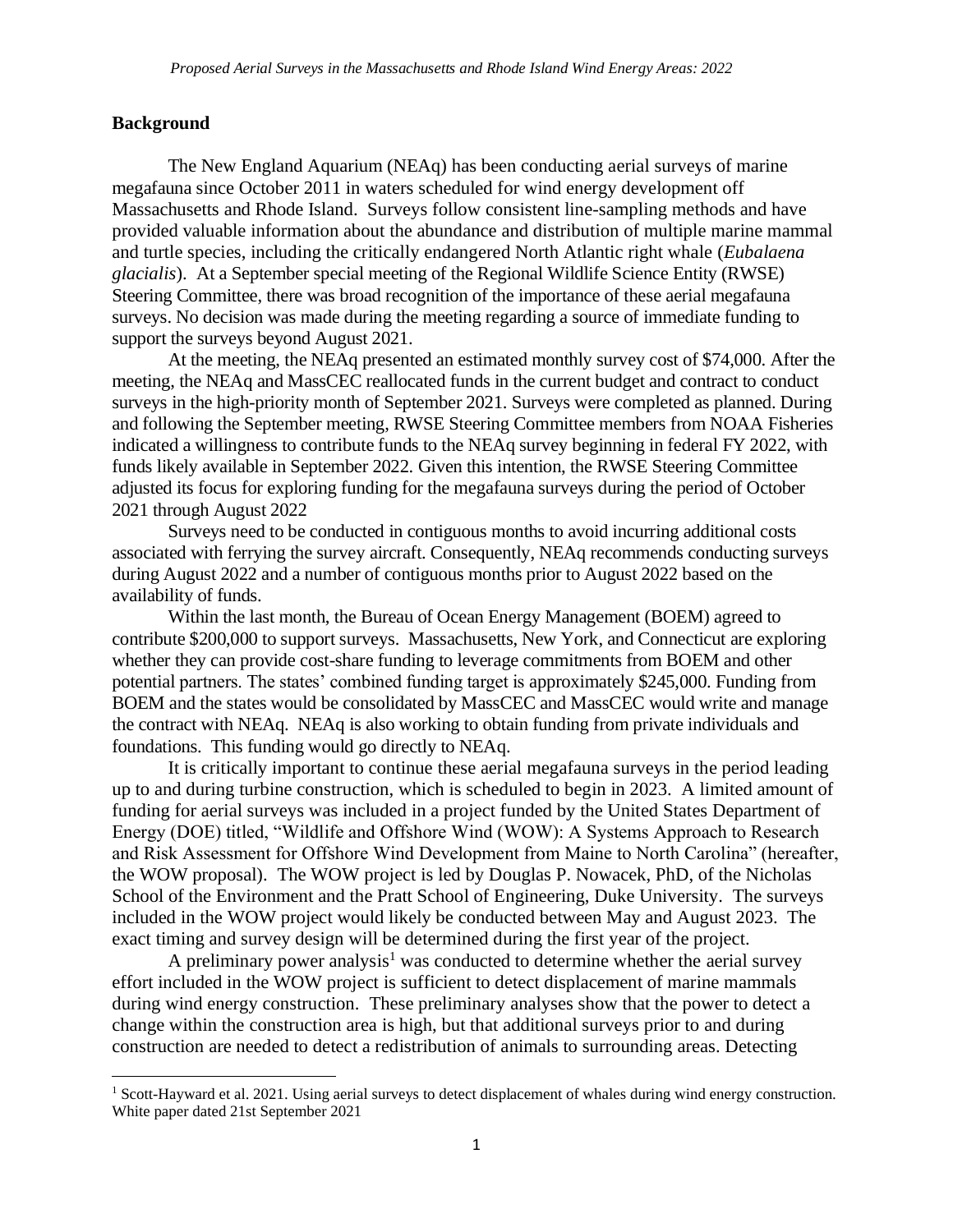changes in the surrounding areas is critically important for differentiating between changes caused by wind energy development and climate-driven changes (e.g., a regional decline).

### **Survey Objectives**

- 1. Collect line-transect sightings from broad-scale surveys that can be used to map the distribution of large whales (with a focus on right, sei, humpback, fin, and minke whales) and turtles in the survey area and estimate their relative abundance.
- 2. Collect supplemental observer sightings of other cetaceans, seals, sharks, and fish.
- 3. Collect data from automated vertical photography to capture sea turtles, smaller cryptic species likely to be missed by observers scanning out to 2 nm (e.g., harbor porpoise, sharks, and fish), and fixed fishing gear.
- 4. Conduct condensed, directed, and calibration surveys as needed to obtain fine-scale sightings and effort data, increase sample sizes, and understand the effects of conducting surveys at 1,500 feet, rather than 1,000 feet, during and after turbine construction.

### **Survey Methods**

We will use the survey area, design, and methodology that was previously reviewed and approved by MassCEC and BOEM. NEAq will provide a post-flight report to all survey partners within 24 hours of each survey. Details about survey methods are provided in Appendix 1.

### **Survey Plans and Project Management**

If six months of survey funding is available, aerial surveys will be conducted from March 1, 2022 through August 31, 2022. If additional months of funding are available, we will start surveys earlier. This proposal contains a budget for six and eight months of surveys. Both budgets are provided to show the cost savings achieved by flying surveys for longer time periods. Cost savings are achieved because some high cost items only occur once (e.g., insurance and fee for aircraft transport).

One progress report will be completed at the midpoint of the surveys and a final report will be completed four months after the final survey. The proposed study area is shown in Figure 1. We will conduct a minimum of two broad-scale surveys each month. Depending on available flight time and data collection needs, we may fly additional broad-scale, condensed, directed, or calibration surveys. A summary of each type of survey is provided in Table 1. Deliverables are provided in Table 2.

This program will be managed by the principal investigator, Jessica Redfern, Ph.D. (C.V. provided in Appendix 2). Supporting staff will be responsible for aerial surveys, statistical analysis, photo-analysis, photo-identification, and mapping. Subcontractors will include an aircraft vendor and Robert Kenney Ph.D., at the University of Rhode Island. Dr. Kenney will conduct QA/QC on all survey data and incorporate it into the NARWC database.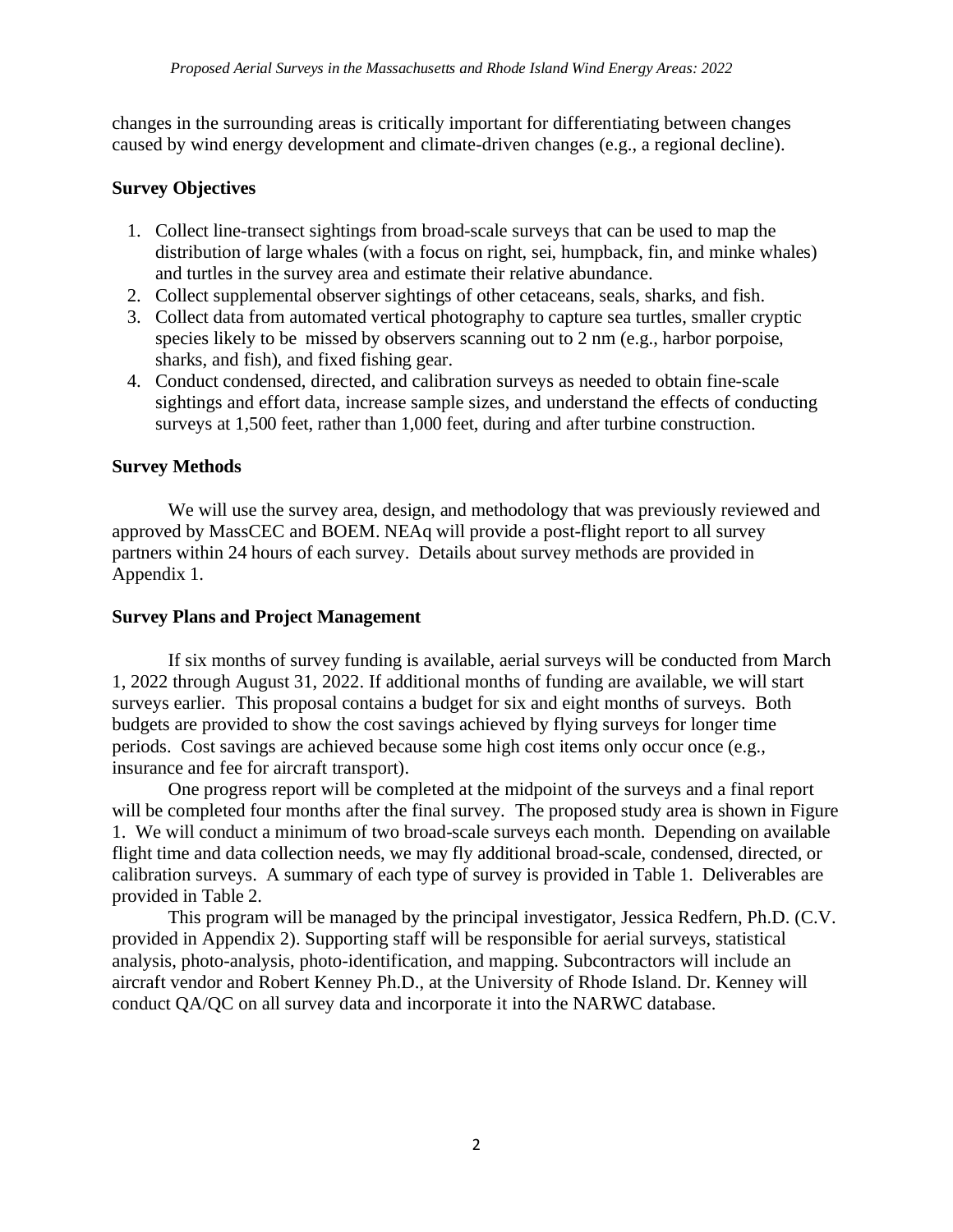

**Figure 1.** Wind energy areas in the offshore waters of Massachusetts and Rhode Island. Examples of tracklines for a broad-scale survey are depicted by black lines.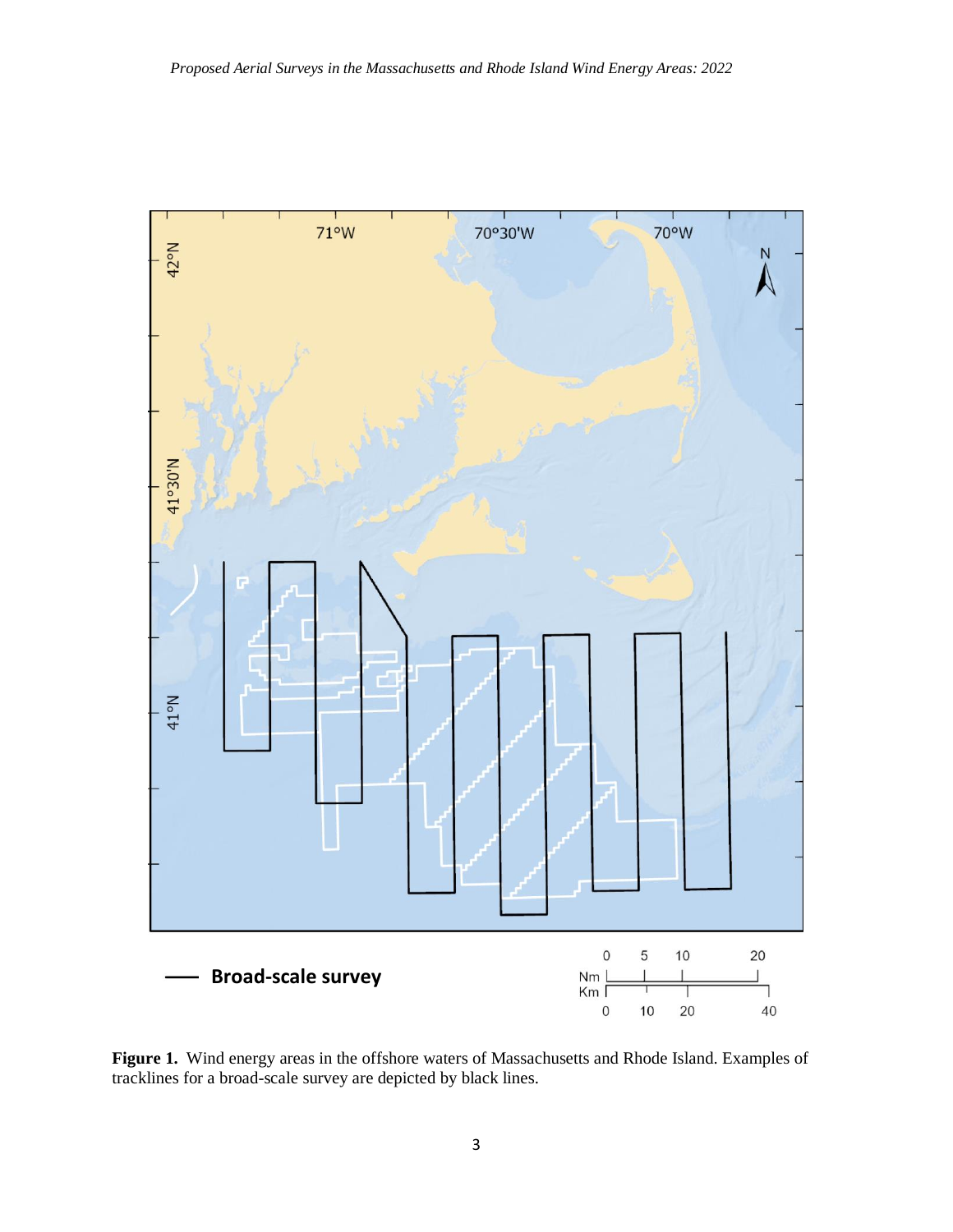**Table 1.** Definitions of the different types of surveys flown by NEAq. Two broad-scale surveys will be conducted each month. Depending on available flight time and data collection needs, we may fly additional broad-scale, condensed, directed, or calibration surveys.

| <b>Survey Type</b>  | <b>Survey Details</b>                                       |
|---------------------|-------------------------------------------------------------|
| Broad-scale surveys | These line-transect surveys will cover the entire           |
|                     | wind energy area $(5,811 \text{ km}^2)$ and extend slightly |
|                     | beyond the lease area boundaries. They will have            |
|                     | north-south tracklines that are 6 nm apart and              |
|                     | have a random start (drawn from 8 options).                 |
| Condensed surveys   | These surveys will focus on areas used by                   |
|                     | aggregations of right whales to better determine            |
|                     | demographic, distribution, and behavior patterns            |
|                     | in the survey area. The tracklines for these                |
|                     | surveys will be 3 nm apart and have a random                |
|                     | start.                                                      |
| Directed surveys    | Surveys will respond to aggregations of right               |
|                     | whales within the survey area. These surveys will           |
|                     | be coordinated with NOAA Fisheries' Northeast               |
|                     | Fisheries Science Center survey team.                       |
| Calibration surveys | Surveys will be conducted to estimate the effect of         |
|                     | changing altitude on our ability to detect different        |
|                     | species. The same set of tracklines will be flown           |
|                     | twice during each of these surveys: once at the             |
|                     | standard 1,000 feet and once at 1,500 feet.                 |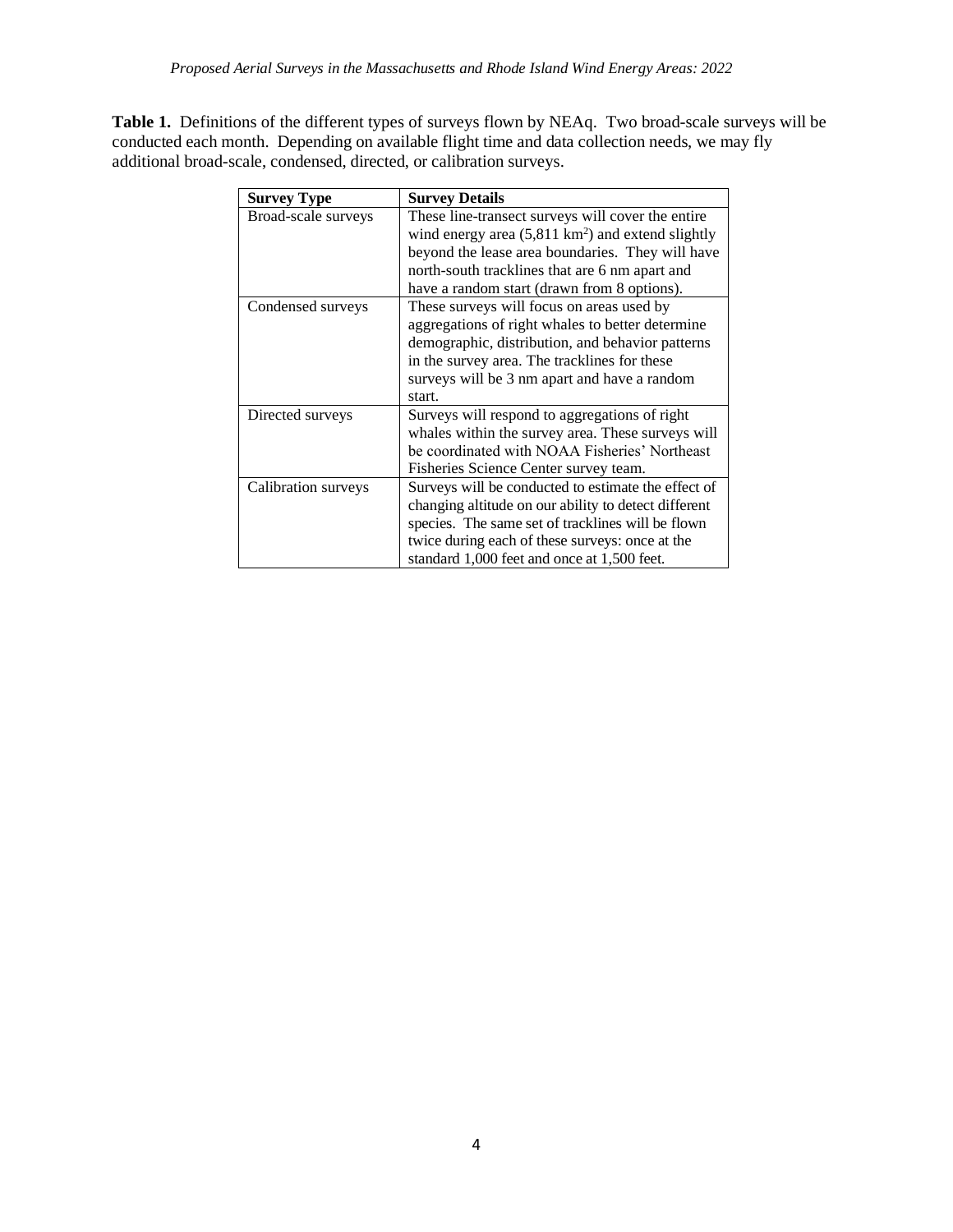| <b>Task and Deliverable</b>             | <b>Schedule</b>                                                                                                                                                                                                                      |
|-----------------------------------------|--------------------------------------------------------------------------------------------------------------------------------------------------------------------------------------------------------------------------------------|
| Large whale and sea turtle surveys<br>1 | Ongoing during period of performance                                                                                                                                                                                                 |
| 2.1 Progress report                     | Middle of the survey period                                                                                                                                                                                                          |
| 2.2 QA/QC survey data                   | Submitted to the NARWC two months after completing the final<br>survey                                                                                                                                                               |
| Final survey report<br>2.3              | Four months after completing the final survey $-$ this report will<br>provide a detailed summary of survey sightings and effort. It<br>will also contain analyses of species abundance and distribution<br>patterns.                 |
| 3.1 Daily summary report                | Within 24 hours of each survey                                                                                                                                                                                                       |
| 3.2 NARW sightings                      | Reported to NEFSC in real time (when teams are flying<br>concurrently) to facilitate photo-identification efforts. If NEFSC<br>is not in the air, we will communicate sightings of right whales to<br>them at the end of the flight. |

**Table 2**. Task and deliverable schedule for surveys.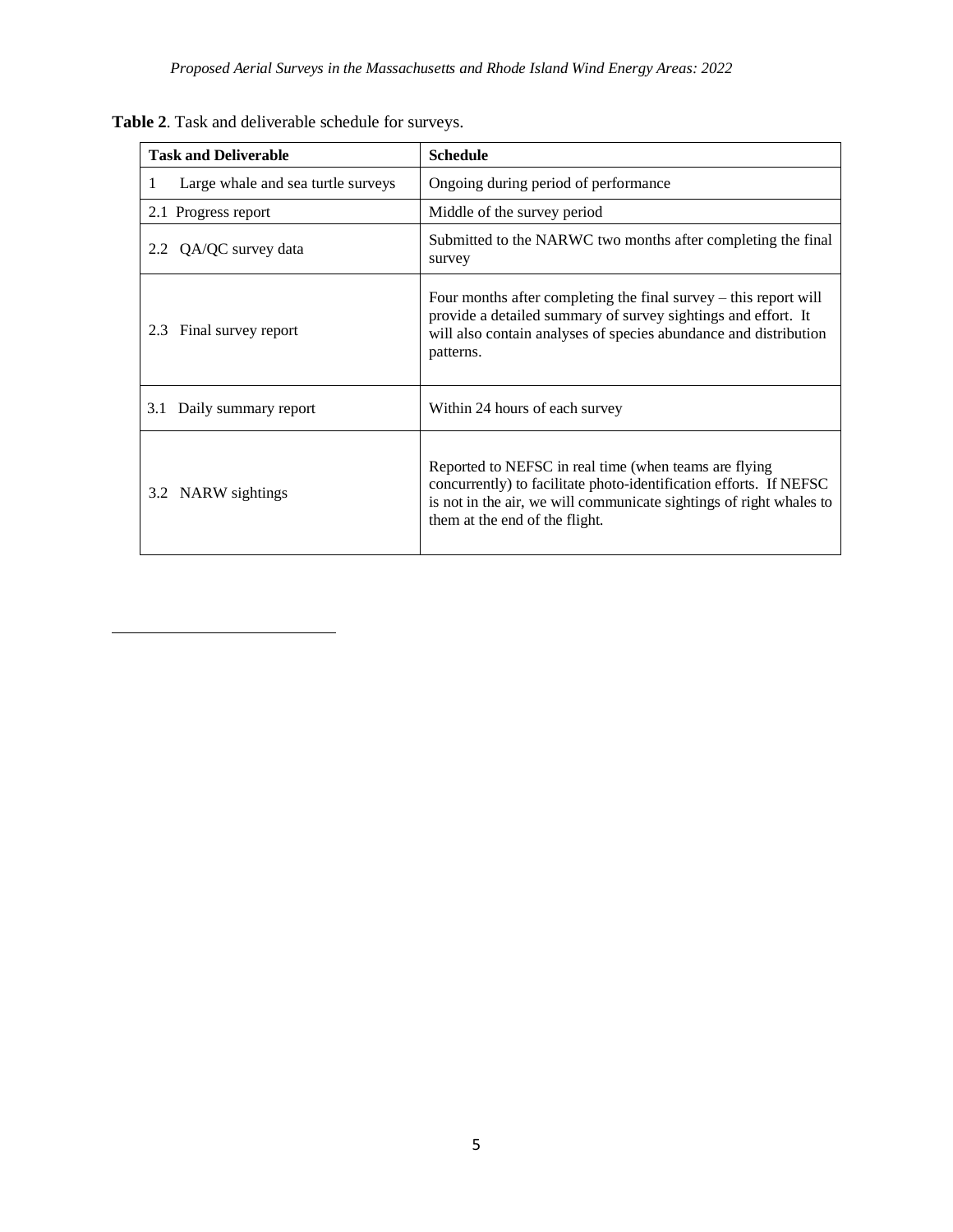#### **Proposed Data Products**

- 1. Daily summary report with map and sighting details.
- 2. QA/QC survey data: effort and sightings data will be submitted to University of Rhode Island for quality assurance/quality control (QA/QC) checks and subsequent incorporation into the NARWC database. The QA/QC checks involve testing for errors, making corrections, communicating with contributors when questions arise, and providing feedback for future improvements. The NARWC database is archived as a Statistical Analysis System (SAS) dataset. SAS error-checking routines and subroutines have been designed and modified since 1986 to ensure data reliability and to accurately represent the surveys and sightings. SAS macros are updated and improved continuously.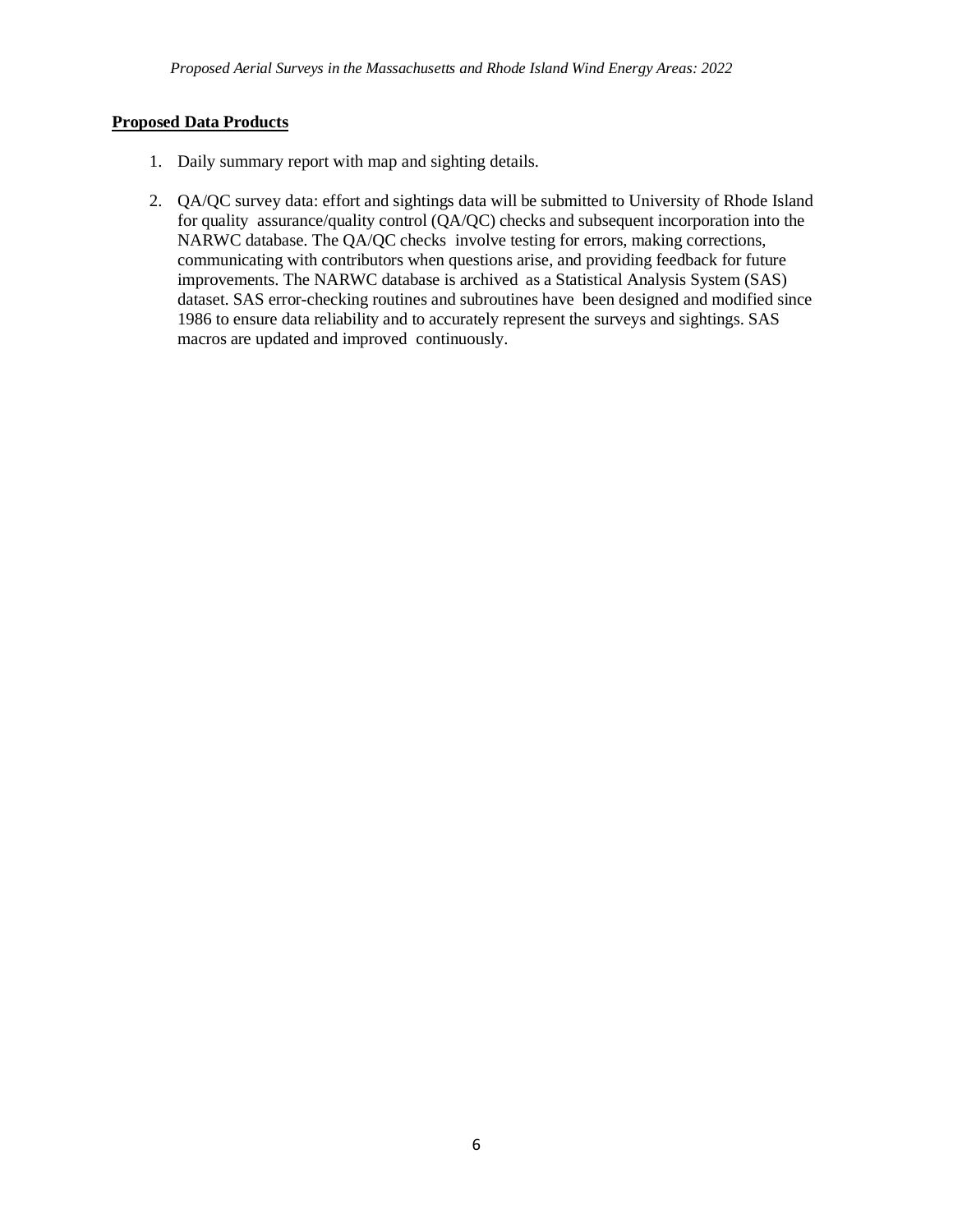### **Appendix 1 – Survey Methods**

We will use the survey area, design, and methodology that was previously reviewed and approved by MassCEC and BOEM. Surveys will follow appropriate safety and communications protocols. NEAq will provide a survey report to all survey partners within 24 hours of each survey.

Aerial surveys – Three types of line-transect surveys and one type of directed survey will be conducted:

- 1. Broad-scale surveys will record all types of marine fauna visible from the aircraft. These line-transect surveys will cover the entire wind energy area  $(5,811 \text{ km}^2)$  and extend slightly beyond the lease area boundaries. They will have north-south tracklines that are 6 nm apart and have a random start (drawn from 8 options). These surveys will be flown twice a month.
- 2. Condensed surveys will occur in areas used by aggregations of right whales to better determine demographic, distribution, and behavior patterns in the survey area. The tracklines for these surveys will be 3 nm apart and have a random start. The exact number of condensed surveys will be determined as surveys progress. For example, additional condensed surveys may be conducted if aggregations of right whales persist and monthly broad-scale surveys are completed in less time than budgeted (e.g., this situation could occur when we have good weather conditions).
- 3. Directed surveys will respond to aggregations of right whales within the survey area. These surveys will be coordinated with NOAA Fisheries' Northeast Fisheries Science Center (hereafter, NEFSC) to ensure they best contribute to their data collection efforts (e.g., occur during time periods when NEFSC is not able to survey). The exact number of directed surveys will be determined as surveys progress, similar to condensed surveys.
- 4. Calibration surveys will be conducted to estimate the effect of changing altitude on our ability to detect different species. Specifically, the same set of tracklines will be flown twice during each of these surveys: once at the standard 1,000 feet and once at 1,500 feet. Understanding the effect of changing altitude is important because surveys conducted during turbine construction and operation will need to be flown at 1,500 feet. The timing of these surveys will be selected to maximize the expected number of multiple species in the study area. The exact number of calibration surveys will be determined as surveys progress, similar to condensed and directed surveys.

All surveys will be flown at an altitude of 305 m (1,000 feet) or 457 m (1,500 feet) and a ground speed of approximately 185 km/h (100 kts) under Visual Flight Rules. A computer data-logger system will automatically record flight parameters (e.g. time, latitude, longitude, heading, altitude, and speed) at frequent intervals (every 2–5 sec). Two experienced aerial observers will be positioned aft of each pilot on each side of the aircraft and will scan the water out to 3.7 km (2 nm) from the transect line.

Photographic data collection - The aircraft will be fitted with a high-performance digital SLR camera for vertical photography. The camera will be equipped with a high-speed telephoto lens and set to shoot every 2-10 seconds while on track (see Taylor et al., 2014). At a survey altitude of 1,000 feet, this configuration will collect images from an area 337 feet by 226 feet directly beneath the aircraft  $(0.0071 \text{ km}^2 \text{ or } 0.0021 \text{ nm}^2)$  and an area of 636 feet by 423 feet at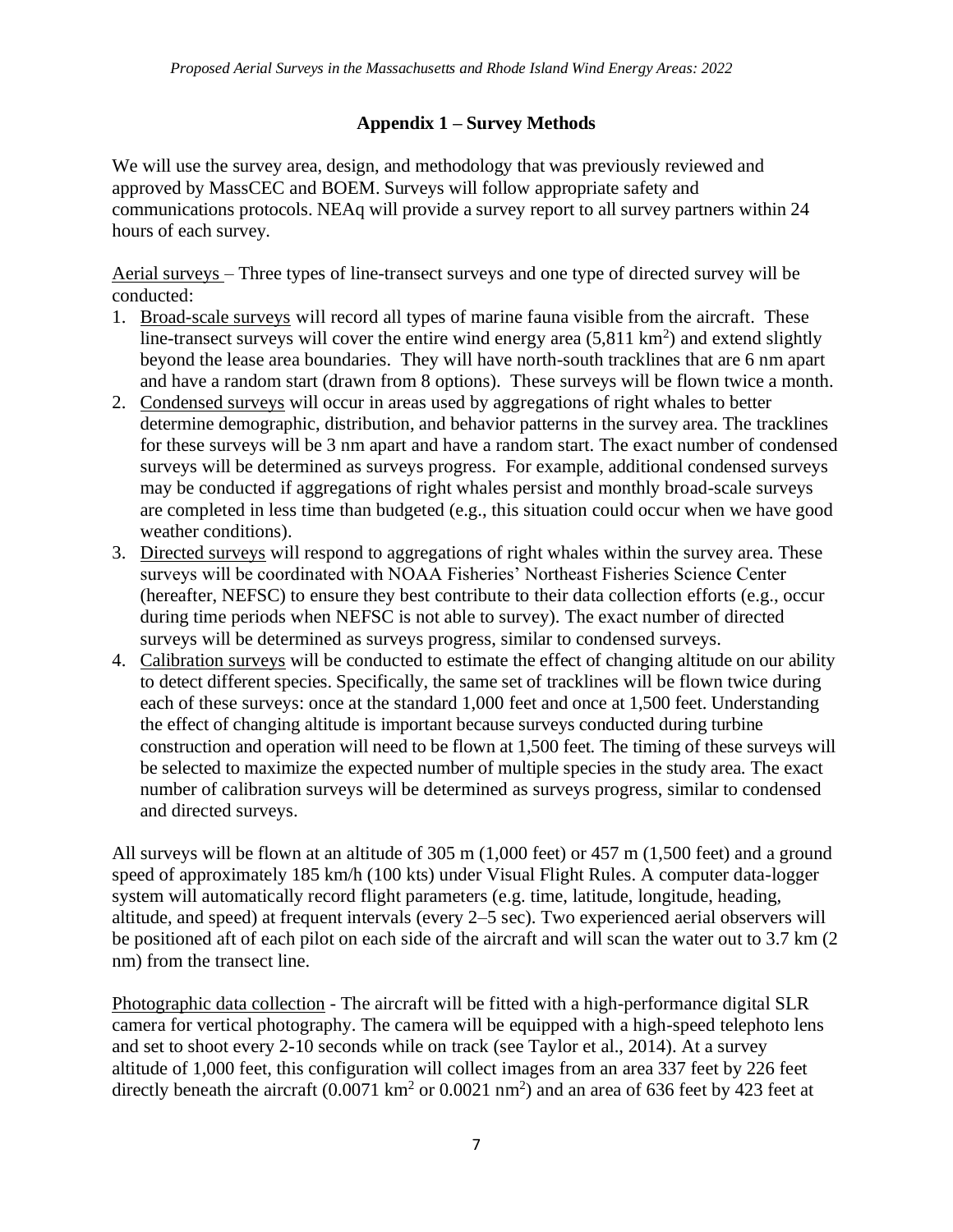an altitude of 1,500 feet  $(0.025 \text{ km}^2 \text{ or } 0.0073 \text{ nm}^2)$ . A precise position will be associated with each image by electronically linking the camera to a GPS. Analysis of these images will take place between survey flights and will consist of counts of individual animals per image. Animals will be identified to species whenever possible.

Identification photographs - During aerial surveys, photographs of right whales for individual identification will be taken with handheld SLR digital cameras equipped with telephoto lenses and rapid sequence photographic capabilities. Digital cameras will employ high-speed, highresolution settings to maximize the likelihood of individual identification. From the air, photographers will attempt to obtain the high-quality photographs required to identify individual animals. This identification requires photographs of the entire rostral callosity pattern of a right whale and any other scars or markings that are obvious. The data recorder will keep a written record of frame numbers used by the photographer in sighting data sheets. In aerial photographic identification efforts, approaches to right whales will be limited to the minimum amount of time necessary to obtain photographs and complete the survey.

Photo-analysis and matching - Photographs of right whale callosity patterns will be used as a basis for identification and cataloging of individuals, following methods described by Kraus et al. (1986). Team members will process their photographic sightings data into the DIGITS (Digital Image Gathering and Information Tracking System) data management program curated by NEAq (Hamilton et al., 2007). These sightings will be confirmed in DIGITS by NEAq (under a different contract) and integrated into the North Atlantic Right Whale Consortium (NARWC) Identification Database. Preliminary identification data on individual right whales will be included in the final report. For any animal that has indications of a serious injury or apparent poor health, NEAq will compare the sighting to all previous sightings of this individual to determine the timeframe of when the injury may have occurred and provide this information to NOAA Fisheries as soon as possible.

Survey data collection for right whales and other large whales - The right angle sighting distance for each sighting will be recorded. For species with adequate sample sizes, the sighting distance can be used to estimate abundance and to compare detection rates at 1,000 and 1,500 feet. Sightings locations and effort data can also be used to calculate relative indices of abundance and information on seasonal occurrence and spatial distribution.

When right whales or other large whales not immediately identifiable to species are sighted, the aircraft will leave the trackline at a right angle to the sighting and circle the sighting. Any transect break and circle time will be recorded consistently to ensure this effort can be analyzed appropriately. An attempt will be made to photograph as many individual right whales within a given aggregation as possible to provide data about the residency and demographic patterns of the whales using the survey area. While circling and photographing a given right whale aggregation, the data recorder will record time and position from the GPS display at the first time the aircraft passes over a whale or whales to enable subsequent plotting of the extent of the aggregation and more accurate estimation of the actual number of whales present. Photograph frames, group composition, and general behavior will be recorded for all whale sightings. In the event of an unusual sighting, such as an entangled or dead whale, the survey team may circle the sighting to obtain more detailed information. These sightings will be reported to the appropriate authorities.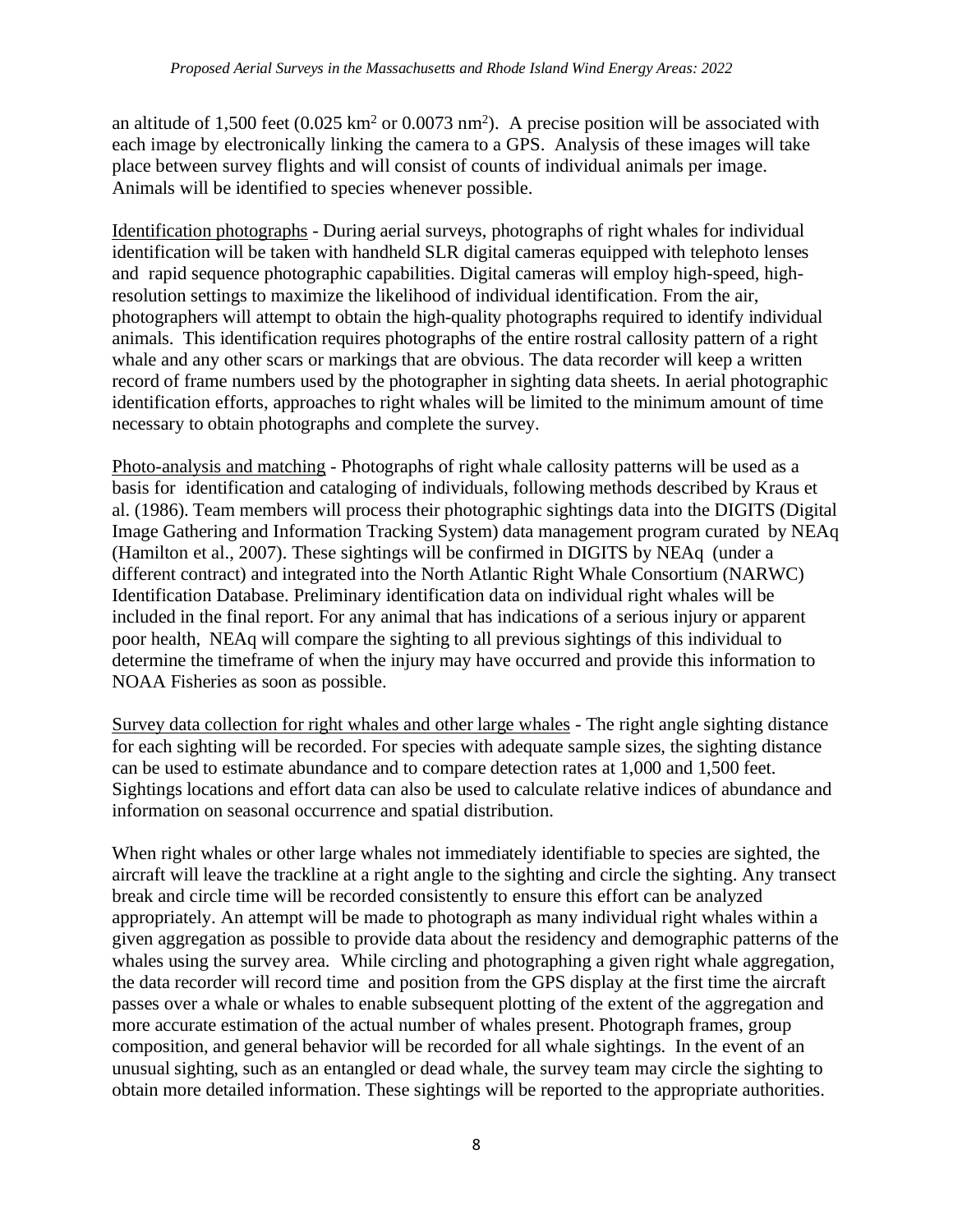At the conclusion of the photographic work for each sighting, the aircraft will return to the trackline at the point of departure.

Turtles and other identifiable large whales (that are not right whales) will be counted and recorded. Typically, sightings of these species will be passed without breaking from the trackline to maximize available flight time. Data pertaining to environmental variables, effort, and marine animal sightings will be recorded on a digital voice recorder to be transcribed into the datalogging program post flight. Each voice recording will be time stamped. Trackline and sightings data will be entered into a data-logging program designed for compatibility with the NARWC Sightings Database at the University of Rhode Island. The program will collect continuous position data at regular intervals (e.g. between 2 and 5 seconds), which allows for calculations of survey effort and abundance.

### References

- Hamilton, P.K., Knowlton, A.R., and Marx, M.K. (2007). "Right whales tell their own stories: the photo-identification catalog," in *The urban whale: North Atlantic right whales at the crossroads,* eds. S.D. Kraus & R.M. Rolland. (Cambridge, MA: Harvard University Press).
- Kraus, S.D., Moore, K.E., Price, C.A., Crone, M.J., Watkins, W.A., Winn, H.E., et al. (1986). The use of photographs to identify individual North Atlantic right whales (*Eubalaena glacialis*). *Report of the International Whaling Commission, Special Issue* 10**,** 145-151.
- Taylor, J.K.D., Kenney, R.D., LeRoi, D.J., and Kraus, S.D. (2014). Automated vertical photography for detecting pelagic species in multitaxon aerial surveys. *Marine Technology Society Journal* 48(1)**,** 36-48. doi: 10.4031/MTSJ.48.1.9.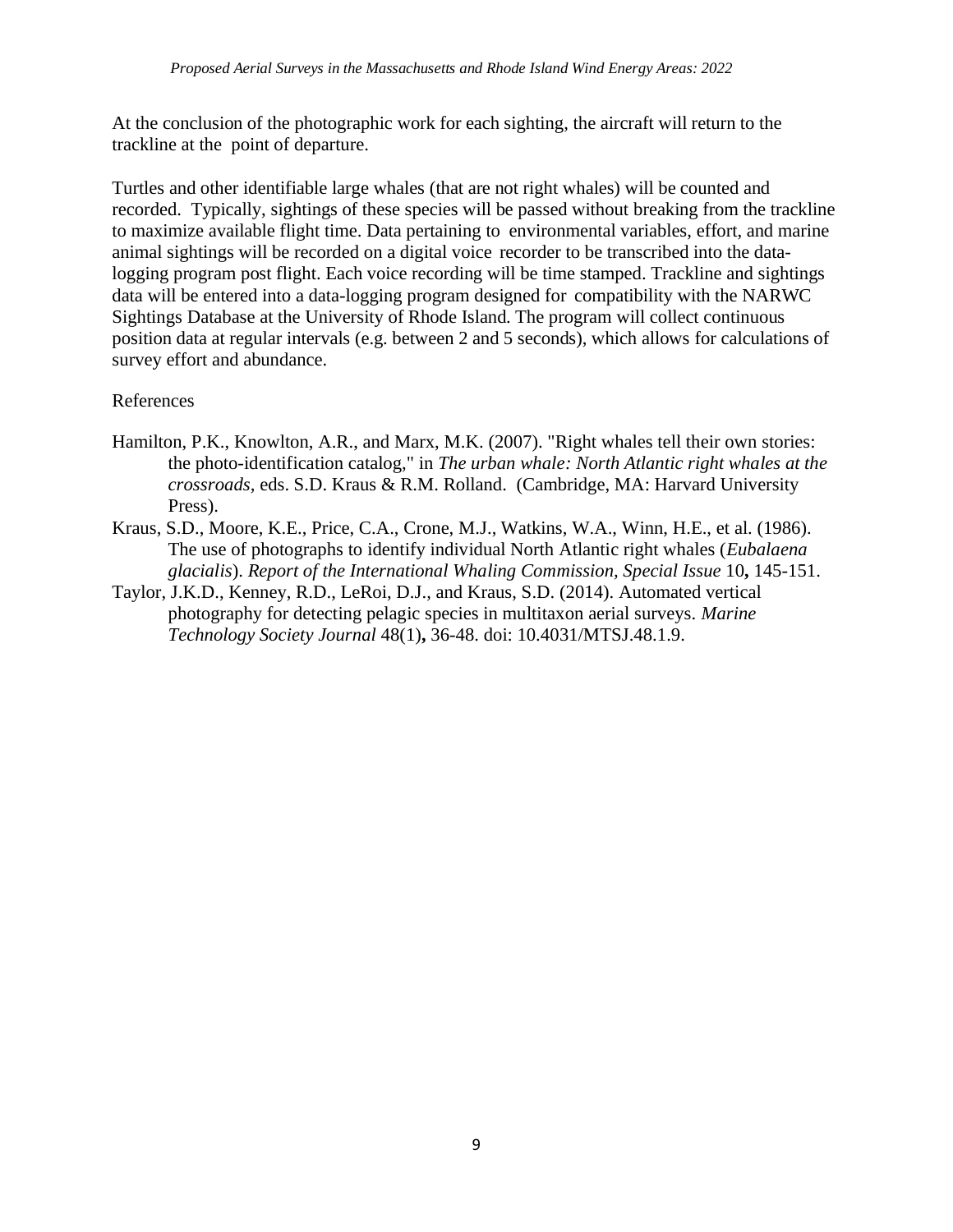# **Appendix 2**

# **Jessica Veneris Redfern, Ph.D.**

## **Curriculum Vitae**

Anderson Cabot Center for Ocean Life, New England Aquarium 617-973-0255 jredfern@neaq.org

### **PROFESSIONAL EXPERIENCE**

| Senior Scientist and Chair of the Spatial Ecology, Mapping, and Assessment Program    |
|---------------------------------------------------------------------------------------|
| (EcoMap), Anderson Cabot Center for Ocean Life, New England Aquarium, Boston, MA      |
| Program Leader, Marine Mammal Spatial Habitat and Risk Program, Marine Mammal         |
| and Turtle Division, Southwest Fisheries Science Center, NOAA Fisheries, La Jolla, CA |
| Program Leader, Ecosystem Studies Program, Protected Resources Division, Southwest    |
| Fisheries Science Center, NOAA Fisheries, La Jolla, CA                                |
| Marine Ecologist, Protected Resources Division, Southwest Fisheries Science Center,   |
| NOAA Fisheries, La Jolla, CA                                                          |
| Postdoctoral Associate, National Research Council, Protected Resources Division,      |
| Southwest Fisheries Science Center, NOAA Fisheries, La Jolla, CA                      |
| Postdoctoral Researcher, Environmental Science, Policy, and Management, College of    |
| Natural Resources, University of California, Berkeley                                 |
|                                                                                       |

### **EDUCATION**

| Ph.D. | University of California, Berkeley, May 2002                |
|-------|-------------------------------------------------------------|
|       | Department of Environmental Science, Policy, and Management |
| B.A.  | The Colorado College, May 1995                              |

### **SELECTED PROFESSIONAL SERVICE**

| 2019 | Member of ICES Working Group on Shipping Impacts in the Marine                      |
|------|-------------------------------------------------------------------------------------|
|      | Environment                                                                         |
| 2019 | Topic editor for a special issue of Frontiers in Marine Science that focuses on the |
|      | impacts of shipping on marine fauna                                                 |
| 2018 | Member of NOAA Fisheries' humpback whale critical habitat team                      |
| 2018 | Member of the steering committee for NOAA Fisheries' second Protected Species       |
|      | <b>Assessment Workshop</b>                                                          |

### **SELECTED PEER-REVIEWED PUBLICATIONS**

- Redfern, J.V., Becker, E.A., Moore, T.J. 2020. Effects of variability in ship traffic and whale distributions on the risk of ships striking whales. Frontiers in Marine Science 6:1-14.
- Erbe, C., J.N. Smith, J.V. Redfern, and D. Peel. 2020. Editorial: Impacts of shipping on marine fauna. Frontiers in Marine Science 7: 1-5.
- Becker, E. A., Carretta, J. V., Forney, K. A., Barlow, J., Brodie, S., Hoopes, R., Jacox, M. G., Maxwell, S. M., Redfern, J. V., Sisson, N. B., Welch, H., Hazen, E. L. 2020. Performance evaluation of cetacean species distribution models developed using generalized additive models and boosted regression trees. Ecology and Evolution 00:1– 21.